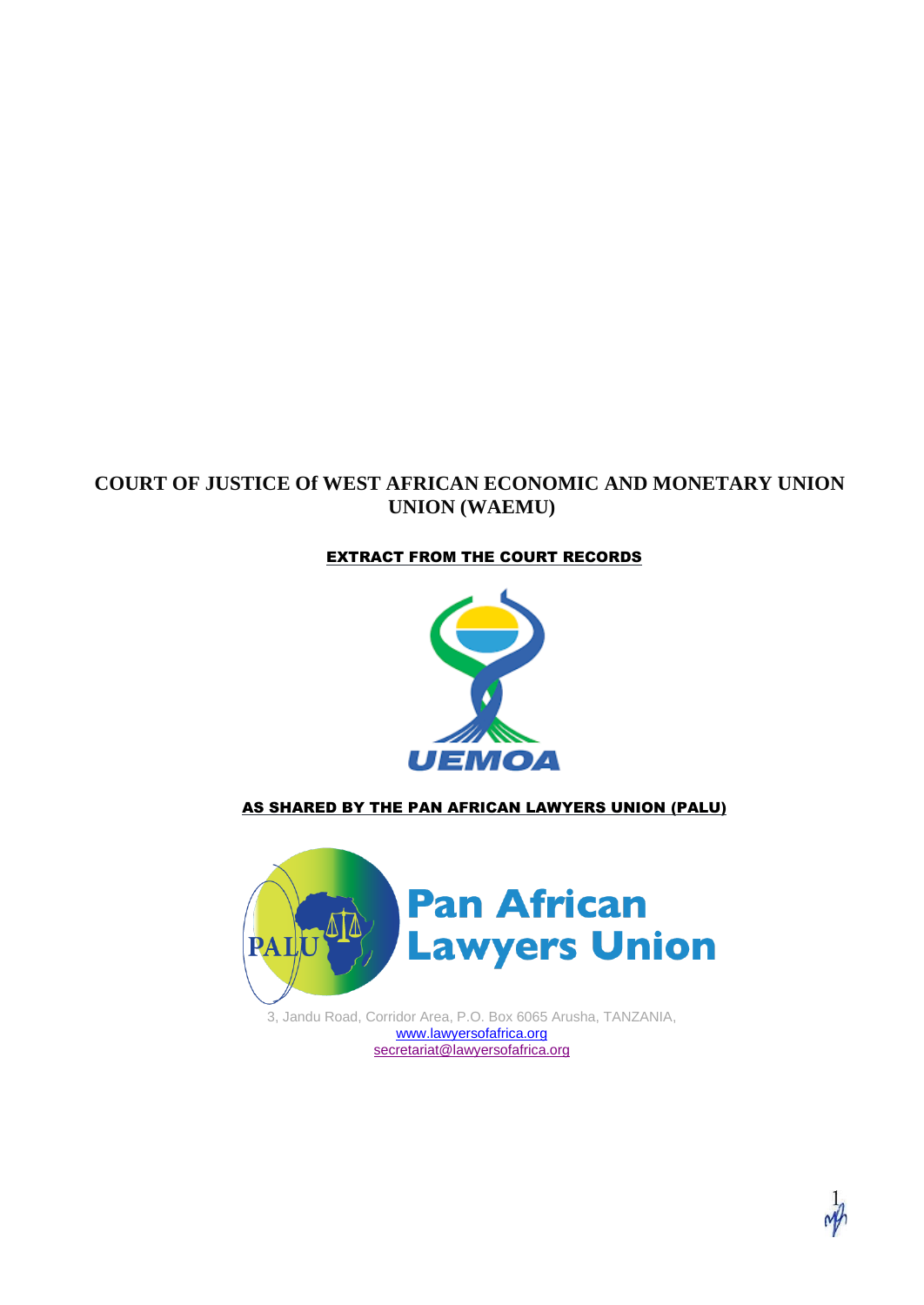# ORDER No. 06/2022/CJ of 24 March 2022

On this Twenty-Fourth Day of March, The Year Two Thousand and Twenty-Two;

#### **THE PRESIDENT,**

I, **Salifou SAMPINBOGO**, Judge, Acting President of the Court of Justice of the West African Economic and Monetary Union (WAEMU), sitting in my chamber at the headquarters of the Court to hear Mali's application for a "*stay of execution of the sanctions imposed on Mali by WAEMU Conference of Heads of State and Government on 9 January 2022 in Accra, Ghana;"*

Assisted by **Advocate Hamidou YAMEOGO**, Deputy Registrar, issued the following Order

In the Matter of

**The State of Mali,** represented by Badou Hasseye TRAORE, Director General of State Litigation, Centre Commercial, Rue 351, Porte 373 Bamako Koura, BP 234, Tel. 00223 20 21 67 10 / 20 21 67 11, Bamako (Mali), Email: [traorebadou60@gmai1.com,](mailto:traorebadou60@gmai1.com) assisted by:

- Advocate Moustapha S. M. CISSE, residing at Kalaban Koura, Route de Garantiguibougou, near the old terminus, Rue 447, door 51, BPE 630, Commune V of the District of Bamako, Tel: 00223 20 28 70 06 /00223 66 74 80 02, email : [moustaphasm@yahoo.fr,](mailto:moustaphasm@yahoo.fr)
- Advocate TRAORE, ACI 2000 Hamdallaye behind Centre INPS Commune IV, BP 2629 Bamako (Mali), Tel: 0022366759272/66750322/76080044, email: [traore.ousmane39@yahoo.fr,](mailto:traore.ousmane39@yahoo.fr) [ousmanemainatraore@gmail.com;](mailto:ousmanemainatraore@gmail.com)
- Advocate Amadou T. DIARRA, Immeuble Madiou SIMPARA, Route de Koulikoro after the Malienne de l'Automobile, Tel: 00223 77 64 00 78, email: [atdiarra@yahoo.fr](mailto:atdiarra@yahoo.fr)
- Advocate Cheick O. KONARE, Rue de l'Hôtel Atlantique near Stade du 26 mars, Tel: 00223 76 36 93 93, email : [maitrecok@vahoo.fr](mailto:maitrecok@vahoo.fr) ;
- Advocate Fatoumata SIDIBE DIARRA, Cabinet d'Avocats FSD Conseils, Immeuble Conseil Malien des Chargeurs Hamdallaye ACI 2000, Commune IV, BPE 2912, Bamako (Mali), Tel: 00223 20 29 41 04 / 00223 74 03 03 03,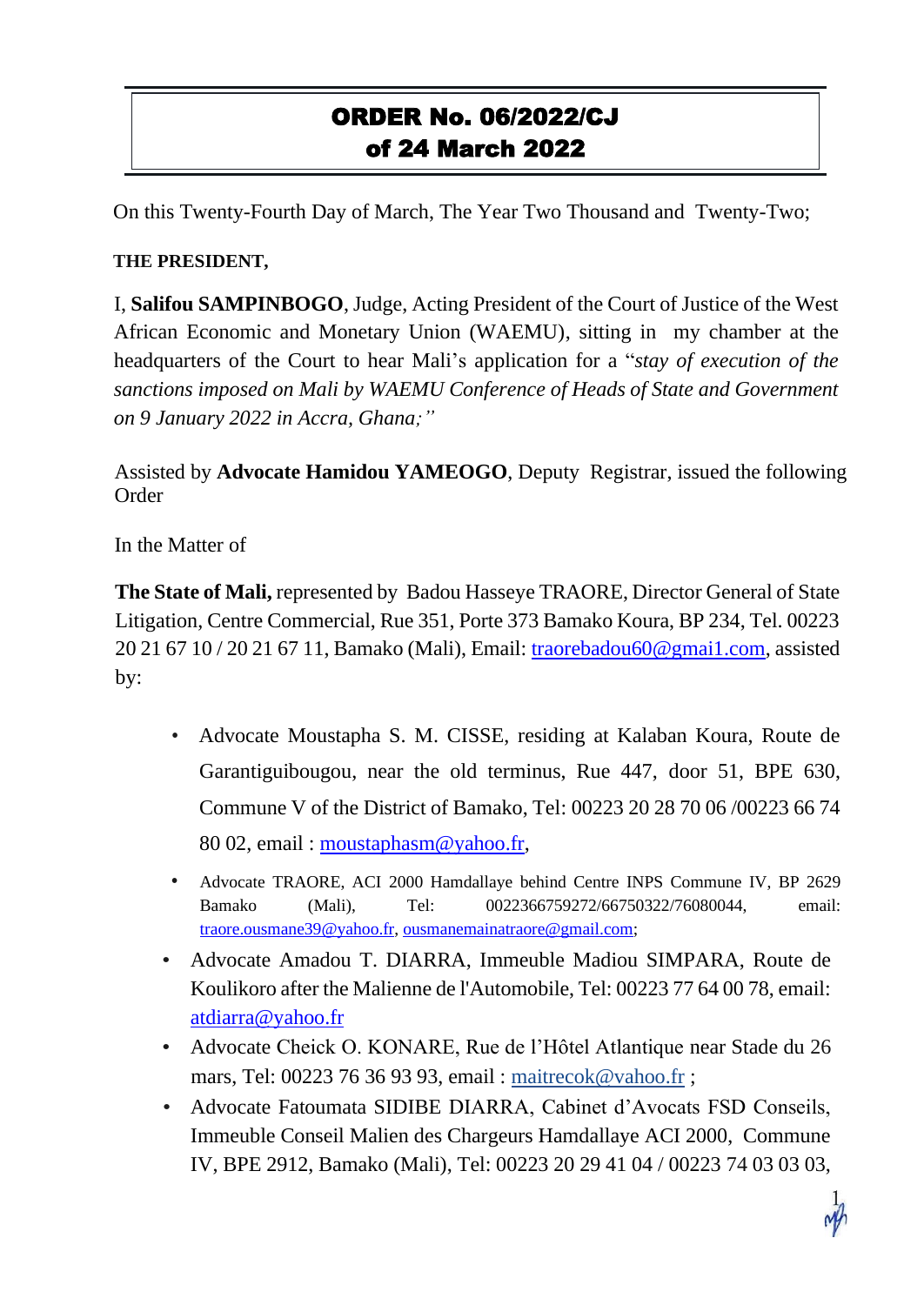email : [accueil@fsdconseils.com,](mailto:accueil@fsdconseils.com) [maitre@fsdconsei1s.com](mailto:maitre@fsdconsei1s.com)

• Advocate Abdourahamane Ben Mamata TOURE, Magnambougou, Corniche, near "Superette Corniche," Tel: 00223 70 82 99 20, Bamako (Mali) BPE 2383, email: drabenmat@yahoo.fr,

All advocates of the Malian Bar, whose address for service, for the purpose of the present proceedings and the subsequent effects, is the office of Advocate Moustapha S. M. CISSE, residing at Kalaban Koura, Route de Garantiguibougou, near the former terminus, Rue 447, Door 51, BPE 630, Commune V of the District of Bamako, Tel: 00223 20 28 70 06 /00223 66,74 80 02, email : [moustaphasm@yahoo.fr](mailto:moustaphasm@yahoo.fr)**;**

### **Applicant,**

*Versus*

**The Conference of Heads of State and Government of the West African Economic and Monetary Union (WAEMU),** represented by its legal counsel, located at 380, Avenue du Professeur Joseph KI-ZERBO, 01 BP 543 Ouagadougou 01 Burkina Faso, Tel. +(00226) 25 31 88 72, with Oumarou Yaye, Legal Adviser to the President of the Commission and Advocate Issa Sama as Counsel, an advocate of the Bar of Burkina Faso, residing in Ouagadougou, 06 BP 10302 Ouagadougou 06, Tel: (00226) 25 37 78 78 ;

### **Respondent,**

I, Salifou SAMPINBOGO, Judge sitting as Acting President of the Court of Justice of the West African Economic and Monetary Union (WAEMU);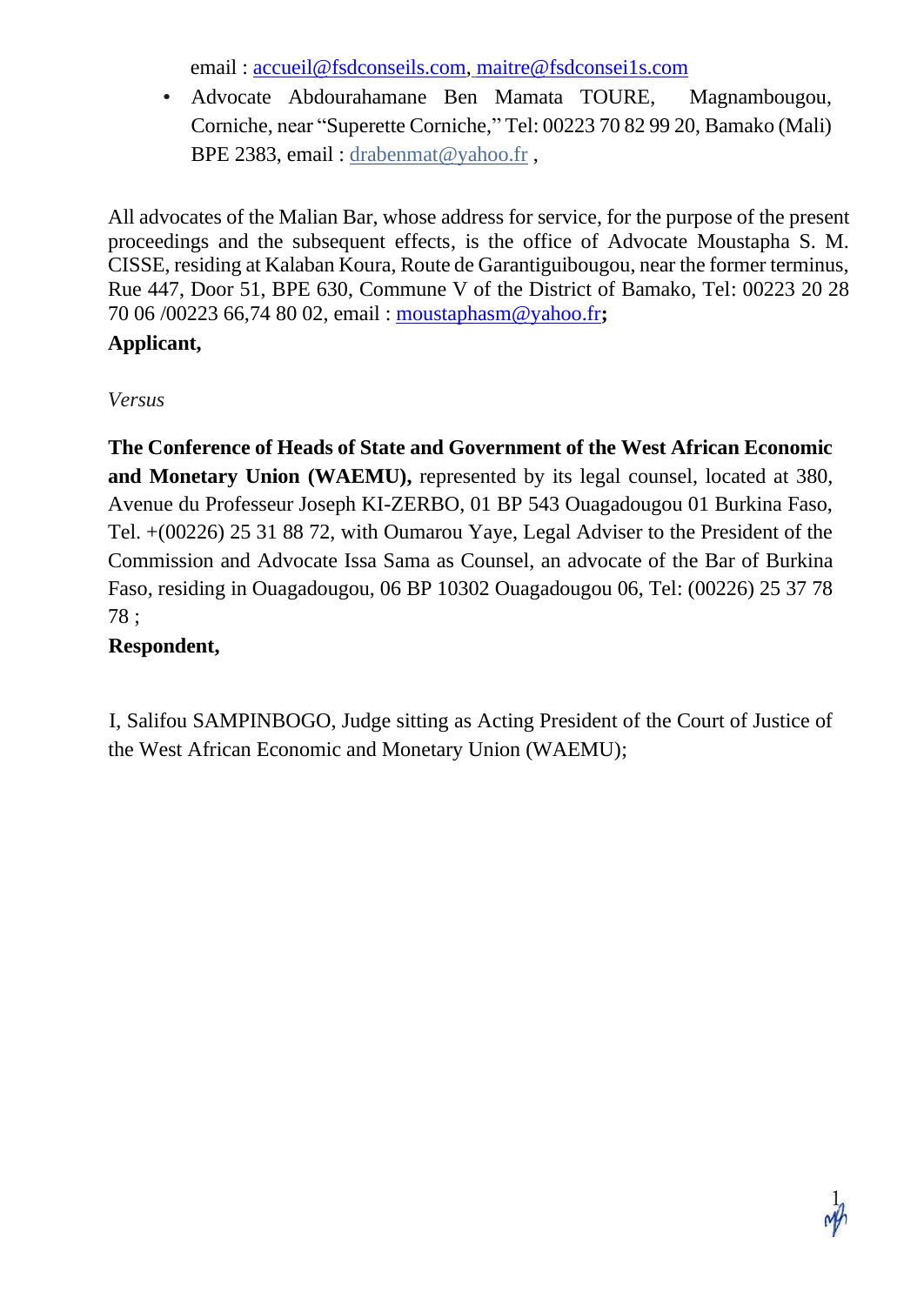- **MINDFUL** of the Treaty of 10 January 1994, establishing the West African Economic and Monetary Union as amended on 29 January 2003;
- **MINDFUL** of Additional Protocol I on WAEMU Supervisory Organs, in particular Article 19 thereof;
- **MINDFUL** of Additional Act No. 10/96 of 10 May 1996 on the Ruling of the WAEMU Court of Justice, in particular Article 44 thereof;
- **MINDFUL** of Regulation No. 01/96/CM of 5 July 1996 on the Rules of Court of the WAEMU Court of Justice, in particular Articles 72 *et sq* thereof;
- **MINDFUL** of Regulation No. 01/2012/CJ of 21 December 2012 on the Administrative Rules of the WAEMU Court of Justice,
- **MINDFUL** of Minutes No. 02/2016/CJ of 26 May 2016 on the swearing-in and installation of members of the WAEMU Court of Justice;
- **MINDFUL** of Minutes No. 2019-08/Al/02 of 28 May 2019 on the appointment of the President of the Court and on the assignment of functions within the Court;
- **MINDFUL** of Minutes No. 2019-09/AP/07 of 3 June 2019 on the swearing-in of the President of the WAEMU Court of Justice;
- **MINDFUL** of Minutes No. 2021-02/AP/02 of 25 February 2021 on the swearingin of a Member of the WAEMU Court of Justice;
- **MINDFUL** of Minutes No. 2022-02/AP/01 of 9 February 2022 on the swearingin of a Member of the WAEMU Court of Justice;
- **MINDFUL** of Decision No. 001-2022/CDI of 16 March 2022 on the Acting President of the WAEMU Court of Justice;
- **IN VIEW** of Mali's Application filed at the Registry of the WAEMU Court of Justice on 15 February 2022 under No. 22 R 001, requesting the Court to assess the legality of the *"decision imposing sanctions on Mali by the Conference of Heads of State and Government of the West African Economic and Monetary Union (WAEMU) on 9 January 2022 in Accra, Ghana ,*

**IN VIEW** of Mali's Application filed at the Registry of the WAEMU Court of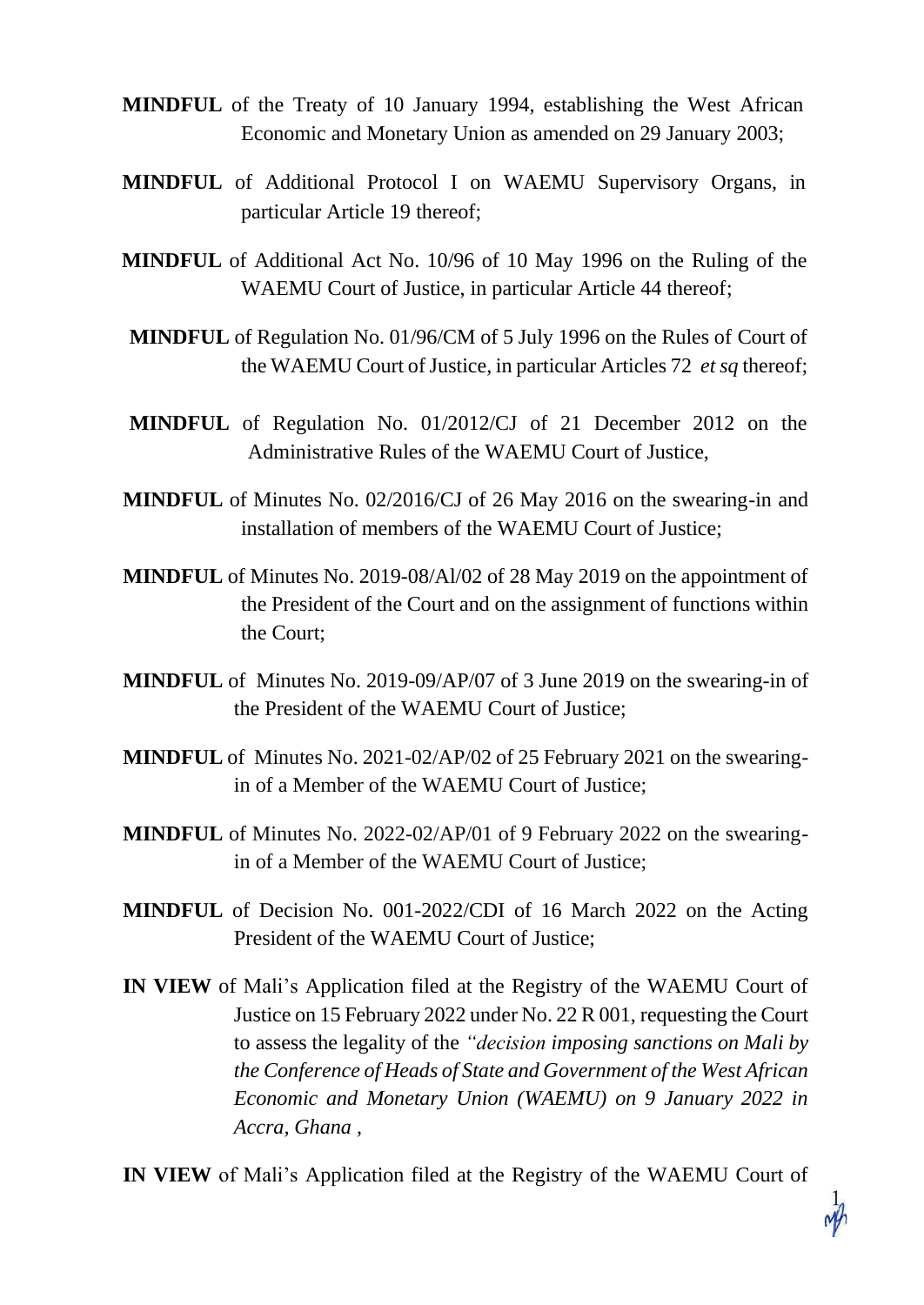Justice on 15 February 2022 under No. 22 R 001.1, for a *stay of execution of the sanctions imposed on Mali by WAEMU Conference of Heads of State and Government on 9 January 2022, in Accra, Ghana;"*

- **IN VIEW** of Oder No. 04/2022/CJ of 15 February 2022 setting the deadline for the legal representative of WAEMU Conference of Heads of State and Government to file his observations on the Application for a stay execution;
- **IN VIEW** of letter No. 22 R 001 of 16 February 2022, serving the Application requesting the Court to assess the legality of the *"decision imposing sanctions on Mali by the Conference of Heads of State and Government of the West African Economic and Monetary Union (WAEMU) on 9 January 2022 in Accra, Ghana;"*
- **IN VIEW** of letter no. 22 R 001.3 of 16 February 2022 serving the Application for a stay of execution;
- **IN VIEW** of the response by WAEMU Conference of Heads of State and Government filed at the Court Registry on 14 March 2022 under No. 22 R 001.6 ;
- **MINDFUL** of other documents in the record;

**Whereas** by Application file at the Court Registry on 15 February 2022, under No. 22 R 001, Mali, through its Legal Officer and Counsel, requests the WAEMU Court of Justice to assess the legality of the *"decision imposing sanctions on Mali by the Conference of Heads of State and Government of the West African Economic and Monetary Union (WAEMU) on 9 January 2022 in Accra, Ghana;"*

**Whereas** by another Application, filed at the Registry of the Court on 15 February 2022 under No. 22 R 001.1, Mali, through its Legal Officer and Counsel, sought *"a stay of execution of the sanctions imposed on Mali by WAEMU Conference of Heads of State and Government on 9 January 2022, in Accra, Ghana;"*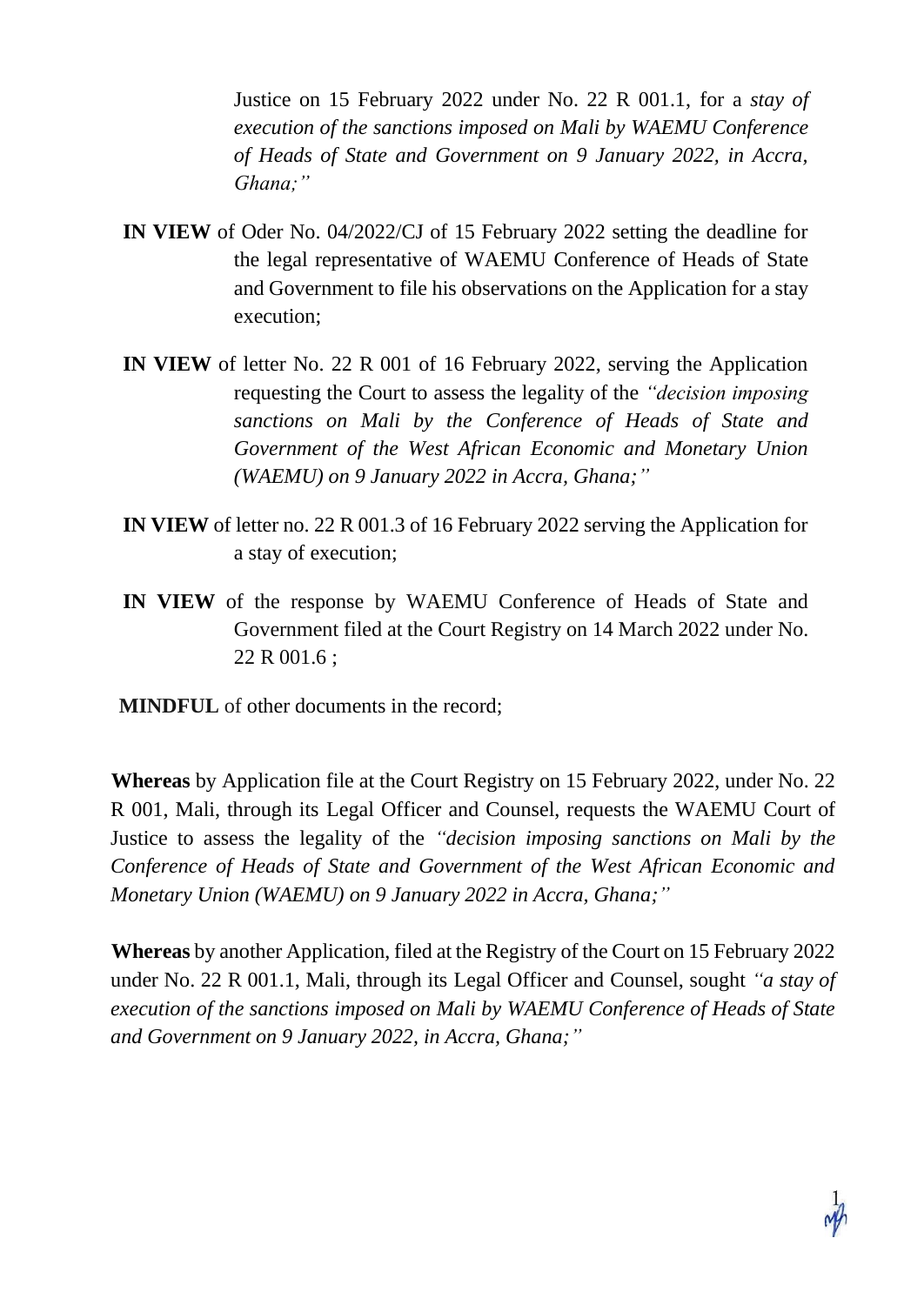**Whereas** by letter of 16 February 2022, the Registrar of the Court notified the legal representative of WAEMU Conference of Heads of State and Government of the Application seeking an assessment of the legality of the *"decision imposing sanctions on Mali by the Conference of Heads of State and Government of the West African Economic and Monetary Union (WAEMU) on 9 January 2022 in Accra, Ghana;"*

**Whereas** by letter of 16 February 2022, the Registrar of the Court notified the legal representative of WAEMU Conference of Heads of State and Government of the Application for a stay of execution, together with Order No. 04/2022/CI of 16 February 2022 issued by the President of the Court, setting a 30-day time-limit to file observations on the said Application;

**Whereas** the observations of the legal representative of WAEMU Conference of Heads of State and Government were filed at the Registry of the Court on 14 March 2022 under No. 22 R 001.6;

**Whereas** in its Application for a stay of execution, Mali maintains that WAEMU Conference of Heads of State and Government imposed sanctions on it at its extraordinary session held in Accra on 9 January 2022, which reads as follows in its final communiqué: *"The Heads of State and Government decide to endorse the sanctions imposed by the ECOWAS Conference of Heads of State and Government at its extraordinary sessions of 12 September 2021 and 7 November 2021. The ECOWAS Heads of State and Government are imposing additional stiff sanctions, including economic and financial sanctions.*

*The Conference stands in full support of sanctions that would be imposed by the ECOWAS Conference of Heads of State and Government at its extraordinary summit on 9 January 2022.*

*Moreover, it is suspending Mali from WAEMU organs and institutions.*

*It further suspends financial assistance to Mali from WAEMU financing institutions.*

*The Conference instructs the community institutions to apply these sanctions with immediate effect;*

Furthermore, Mali submits that by this decision, WAEMU's supreme organ endorsed all the sanctions prior to 9 January 2022 of ECOWAS imposed on Mali and ratified all additional sanctions imposed by decision MSC.A/DEC.1/01/22 of 9 January 2022 of ECOWAS Heads of State and Government, namely:

"1. Recall by ECOWAS Member States of their Ambassadors accredited to the Republic of Mali for consultations;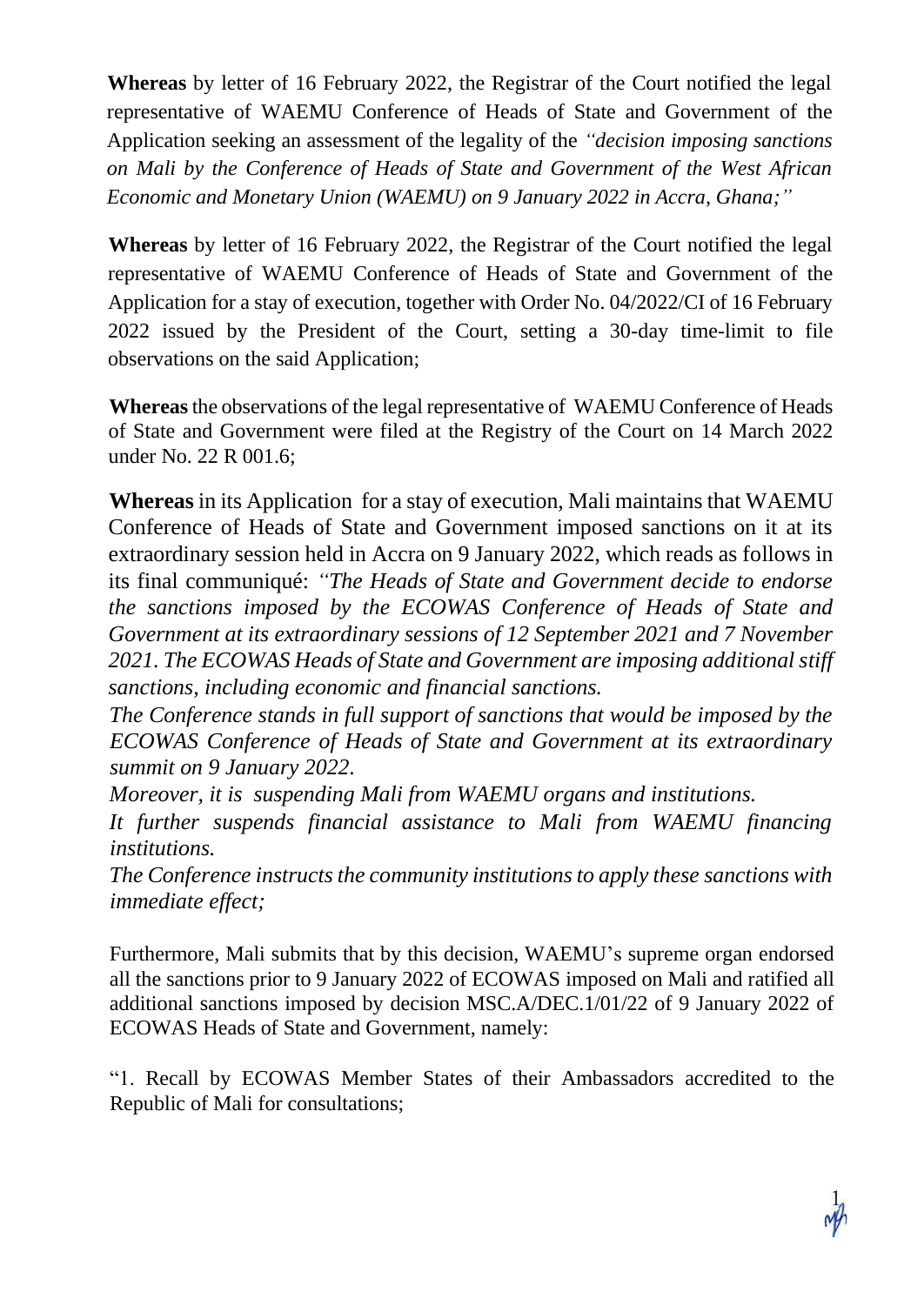2. Closure of land and air borders between ECOWAS Member States and Mali, with the exception of security or humanitarian operations of the United Nations system, international forces including MINUSMA, as well as the exceptions set out in paragraph three below.

3. Suspension of all commercial and financial transactions between ECOWAS Member States and Mali, with the exception of those involving the following products:

- $\mathbf{i}$ . Consumer products or foodstuffs, of which the list of chapters and tariff lines is attached;
- ii. Pharmaceutical products (chapter 30 of the ECOWAS CET version 2022);
- iii. Medical materials and equipment (Chapter 90 of the ECOWAS CET version 2022);
- iv. Materials and equipment for COVID-19 control as listed in the HS classification reference for COVID-19 medical supplies;
- v. Petroleum products (lines 27.10 and 27.11 of the ECOWAS CET version 2022) ;
- vi. Electricity.
- 4. Freezing of Mali's assets in the Central Banks and Commercial Banks of all ECOWAS Member States;
- 5. Freezing of assets of public and semi-public companies of the Republic of Mali in commercial banks in all ECOWAS Member States;
- 6. Suspension of all financial assistance and transactions in favour of Mali by ECOWAS financing institutions, particularly EBID and BOAD;"

Mali asserts that the situation reflects a clear desire by WAEMU Conference of Heads of State and Government to interfere in the internal politics of one of its Member States, thus departing from its objectives under WAMU and WAEMU Treaties;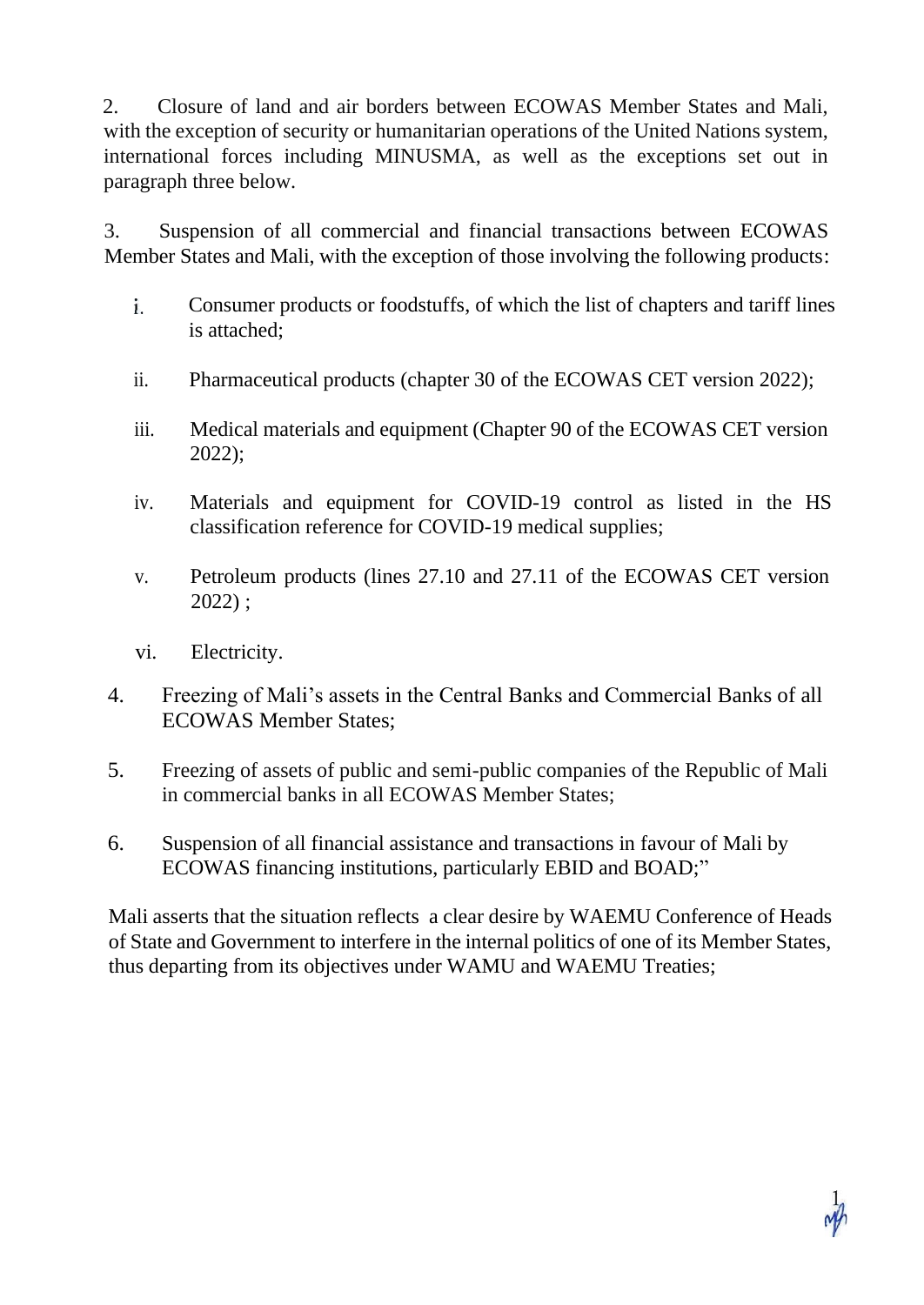WAEMU Conference of Heads of State and Government has endorsed the sanctions imposed by the Economic Community of West African States (ECOWAS) without any legal basis;

Mali therefore requests a stay of execution of the decision of WAEMU Conference of Heads of State and Government on the grounds that the sanctions imposed by the Conference is illegal and unjustified both in form and in substance;

Mali argues that the holding of the Conference of Heads of State and Government in Accra, Ghana was done in blatant violation of Article 114 of WAEMU Treaty governing venue for the Conference;

It further argues that the Conference is not empowered to impose the sanctions contained in the decision of 9 January 2022 since neither the revised WAEMU Treaty nor the WAMU Treaty confers on the Conference the possibility of imposing political, diplomatic, economic and financial sanctions on a Member State of the Union like those imposed on Mali; that only the Council is empowered to take measures to safeguard the interests of the Union in accordance with a well-defined procedure; that before any sanction is imposed, the breaches noted must first be referred to the Union Court of Justice in accordance with Article 113 of the Treaty and Articles 5 and 6 of Additional Protocol No. 1;

In this respect, the Applicant claims that the decision of 9 January 2022 is the product of a gross defect. The merits of this claim are sufficiently demonstrated in the main Application for assessment of legality and for annulment lodged before this Court;

Mali dwelt on the consequences of the sanctions imposed by WAEMU Conference of Heads of State and Government, maintaining that they are particularly harsh on Mali and harmful in many respects, in that they disrupt free movement of capital, goods, services and persons, and are an operative weapon to stifle the economic and financial life of Mali, a landlocked country with no access to the coastline, whose trade depends largely on the seaports of its WAEMU member states with which it can no longer trade, even though several international covenants guarantee it this right. It avers that it is dealing with international terrorism with its deadly ideology which has led to insecurity in the country for nearly a decade;

Mali further asserts that the damage it suffers is clear, direct and difficult-to-remedy, and that there is obvious extreme urgency to lift the sanctions imposed on it;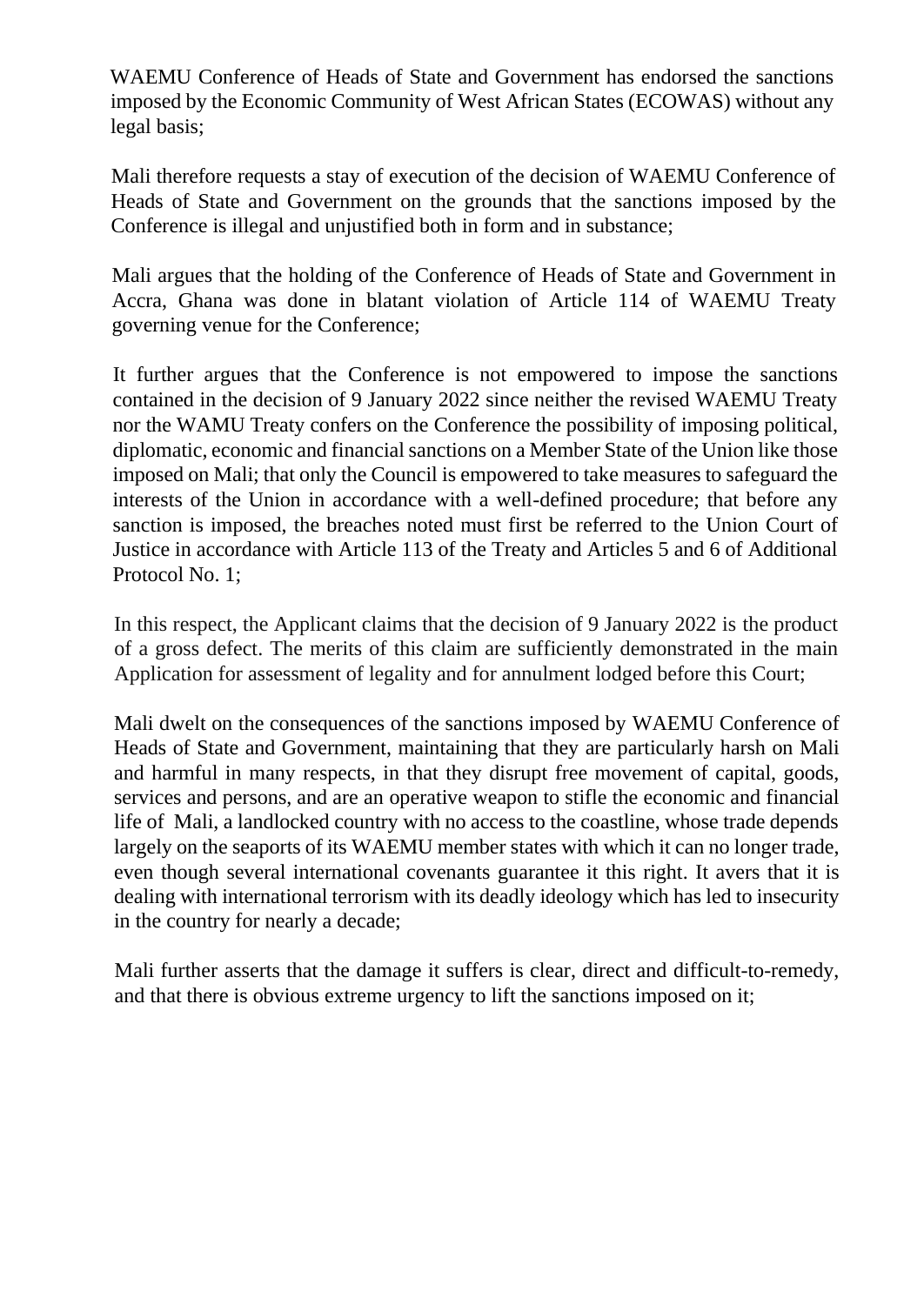**Whereas** in its Brief in Response, Counsel for WAEMU Conference of Heads of State and Government submits that the Application for a stay of execution should be dismissed outright as it lacks merits, arguing that Mali is pursuing a grossly improper and delaying tactics because, firstly, the Act adopted on 9 January 2022 by the Conference of Heads of State and Government is not a decision within the meaning of Article 19 of the WAEMU Treaty. It cannot therefore be challenged by a member State through an Application for assessment of legality; and secondly, "the adoption of the Act enshrining the final communiqué of the extraordinary session of 9 January 2022 is fully justified" by the existence of exceptional circumstances;

The Respondent further submits that in the light of such exceptional situation, which prompted the exceptional measures, the urgency and harmful consequences alleged by Mali cannot prosper.

Furthermore, the WAEMU Conference of Heads of State and Government maintains that it has only taken note of the decisions already taken by the ECOWAS Conference of Heads of State and Government and declares its support for those to be taken by the same body. Besides, the so-called harmful consequences will not cease as long as the Acts taken by ECOWAS, to which all the Member States belong, remain in force;

## **I. JURISDICTION OF THE PRESIDENT OF THE WAEMU COURT OF JUSTICE OF TO HEAR THE APPLICATION FOR A STAY OF EXECUTION**

**Whereas** Article 1 of Additional Protocol No. 1 on the organs of WAEMU provides that *"the Court of Justice shall ensure that the law is respected in the interpretation and application of the Treaty of the Union;"*

In this respect, the Court, an organ of jurisdictional authority, has a fundamental duty to ensure that Community acts referred to it comply with WAEMU Treaty;

Article 18 of Additional Protocol No. 1 states that *"Actions brought before the Court of Justice shall not have suspensory effect. The Court may, however, order a stay of the execution of acts contested before it;"*

Article 44 of Additional Protocol on the Statute of the WAEMU Court of Justice states that "*the President of the Court, or where appropriate, the judge who replaces him or her, may issue by urgent proceedings an Order on submissions seeking to obtain a stay of execution;"*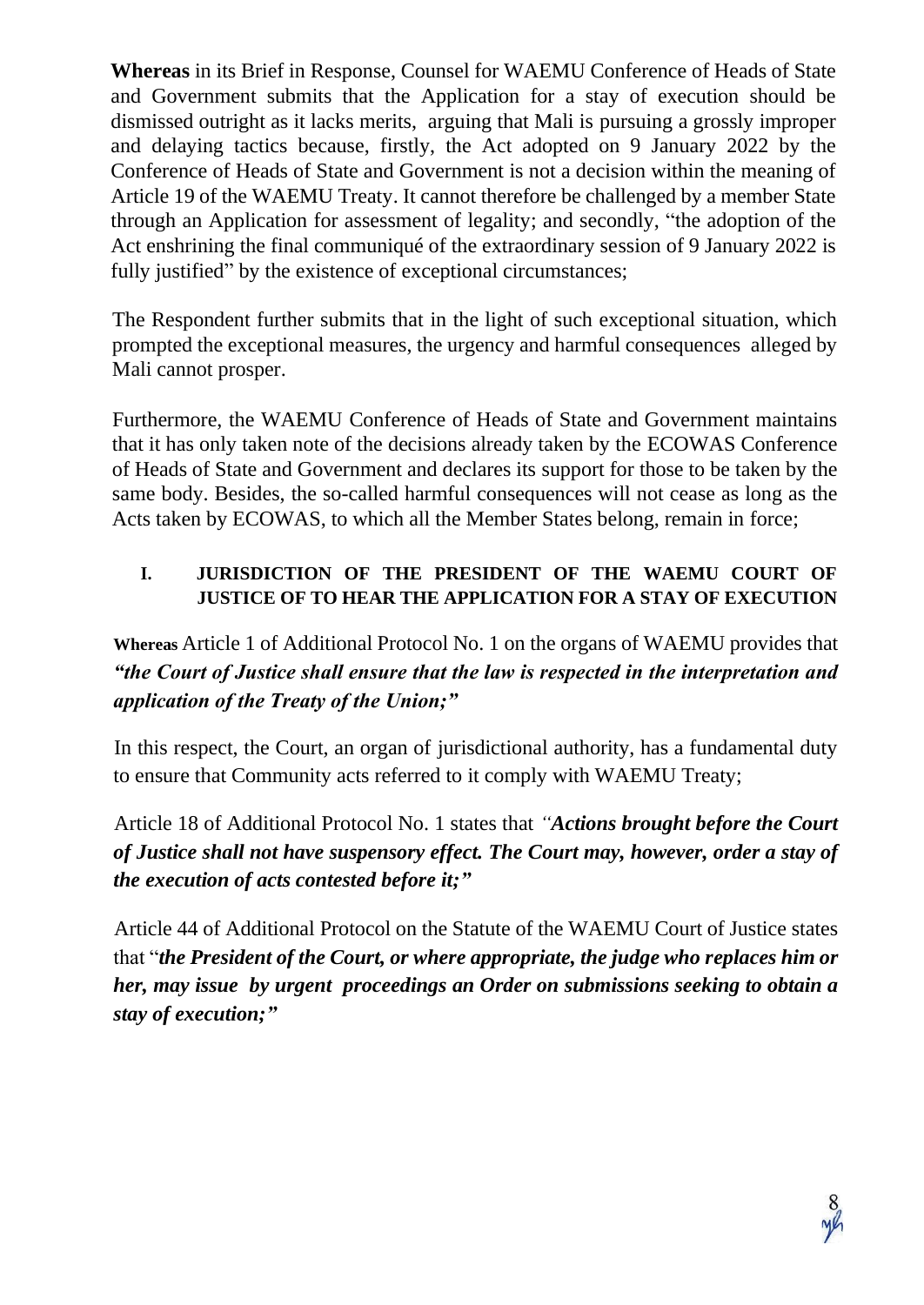Article 72 of the Rules of Court of the WAEMU Court of Justice provides that the procedure for stay of execution is a special procedure that fall within the jurisdiction of the Court's President;

As a Judge of urgent matters, the President or his substitute may order measures that are essentially provisional without distorting the merits of the case and without rendering the case devoid of its essence,

Accordingly, it is necessary to declare that I have jurisdiction.

### **II. ADMISSIBILITY OF MALI'S APPLICATION FOR A STAY OF EXECUTION**

**Whereas** under Article 72(1) of the Rules of Court, *"An Application for a stay of execution of an Act of an institution shall be admissible only if the applicant has contested that Act before the Court;"*

**Whereas** the sanctions imposed on 9 January 2022, in an extraordinary session, by the Conference of Heads of State and Government, regarding which a stay of execution is sought, are the subject of an application for annulment before the Court on 15 February 2022 under No. 22 R 001;

The Application for a stay of execution filed by Mali complies with Article 72 of the Rules of Court in that it filed following Mali's Application for annulment before the Court of Justice of an Act of a Community body;

Accordingly, it is admissible as to form;

# **III. GROUNDS FOR A STAY OF EXECUTION**

**Whereas**, according to Article 72(2) of the Rules of Court and the settled case-law of this Court, an Order for provision measures is subject to the existence of circumstances establishing urgency and the existence of factual and legal grounds justifying, *prima facie*, the granting of the provisional measures sought;

Moreover, the urgency of a request for provisional measures must be assessed in relation to the need to give a provisional ruling to avoid serious and irreparable harm to the party seeking such provisional measures;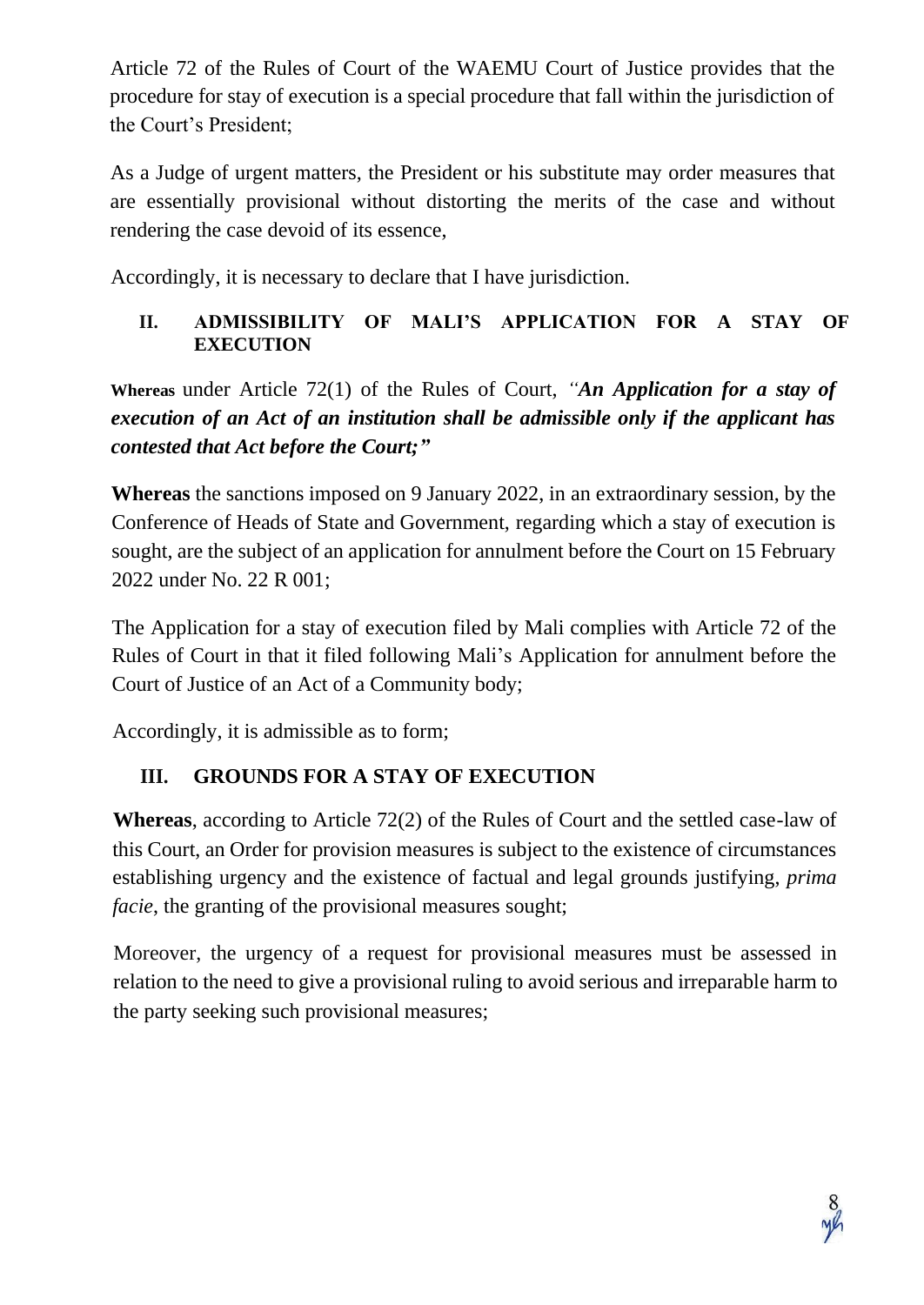**Whereas** the record shows that WAEMU Conference of Heads of State and Government, at its extraordinary session of 9 January 2022, has, among other sanctions, suspended Mali from the organs and institutions of WAEMU, suspended financial assistance to Mali by the financing institutions of WAEMU and instructed community institutions to apply the said sanctions with immediate effect;

Since the sanctions were applied with immediate effect by the various WAEMU organs and institutions, the arguments put forward by Mali on the consequences of the sanctions imposed on it are therefore relevant and well-founded insofar as their enforcement is apt to have consequences that would be difficult to remedy in terms of social, economic and financial impact;

**Whereas**, moreover, the grounds of the Application have sufficient weight in view of the impending decision on the merits of the dispute, which raises the issue of assessing the legality of an act taken by the WAEMU High Authority, the Conference of Heads of State and Government, on the one hand, and the consequences of the act on the functioning of a Member State and the stability of the Union, in relation to the union law objectives, on the other hand;

Urgency and compelling grounds are sufficient to stay the execution of the sanctions imposed by WAEMU Conference of Heads of State and Government;

**Whereas**, in any event, according to settled case-law it is the duty of the provisional relief Judge to assess, in the circumstances of each case, the elements that establish whether an immediate enforcement of a decision whose stay is sought would cause an irreparable harm to the Applicant, even if the decision were to be annulled in the main proceedings;

Accordingly, it is necessary, as it stands, to order a stay of execution of the sanctions imposed by WAEMU Conference of Heads of State and Government at its extraordinary session held in Accra on 9 January 2022, which is contained in its final communiqué.